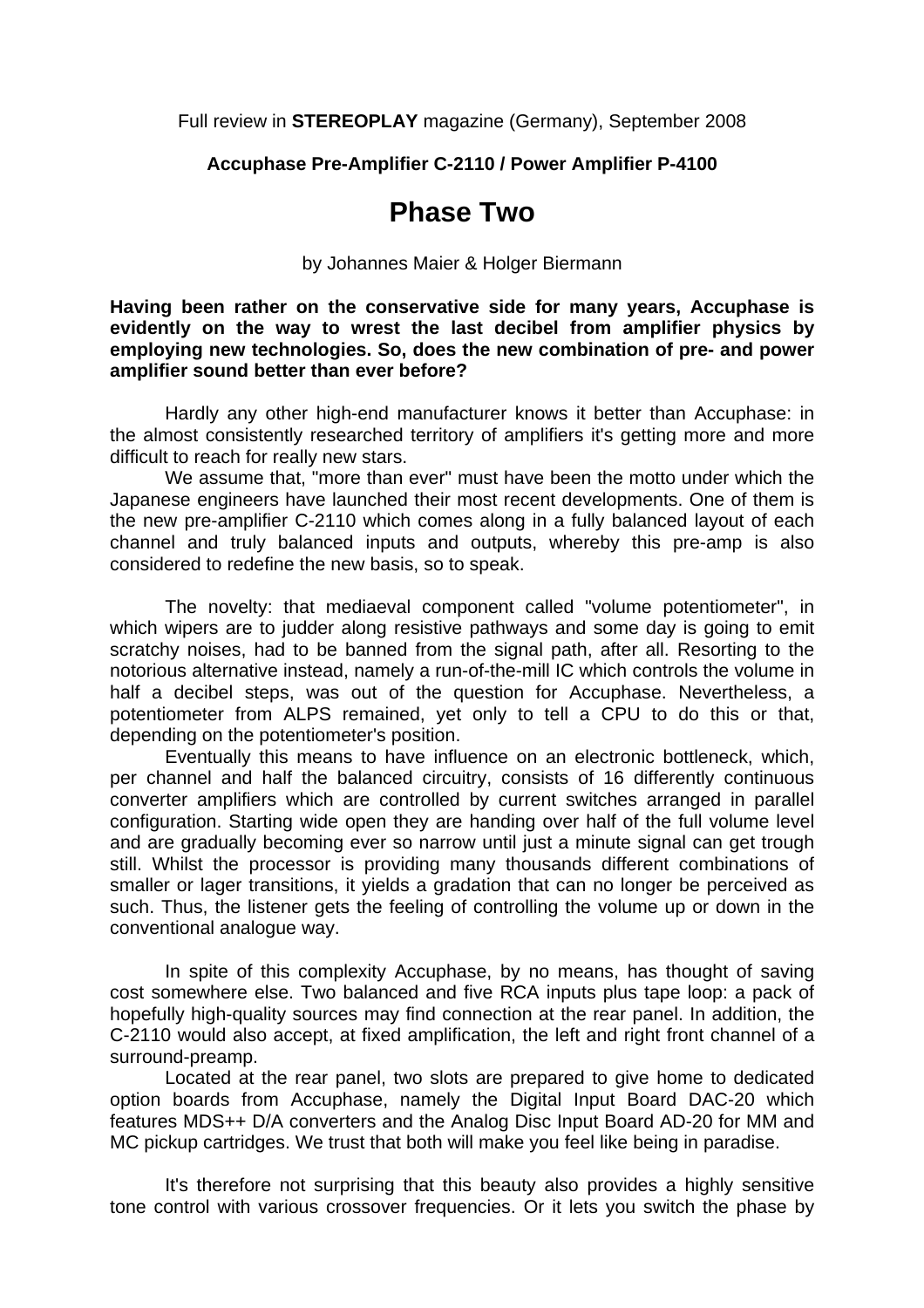180°, if necessary with certain recordings. Or you can select your favourite output mode by means of a rotary switch at the front panel behind the flap.

 Another finesse: with a selector set to 12, 18 or 24 dB this pre-amplifier offers you to alter the basic gain. Likewise, a selector switch for input sensitivity of minus 3, 6 or 12 dB can be found on the power amplifier P-4100. When combined, these features would provide many possibilities as to finding out the optimum setting in a given audio chain.

 No matter how the optimum setting would be like, it can well be assumed that even the craziest musical dynamics will not get the P-4100, which is graced by two output power meters, into any difficulty. For the quiet, low-level parts there is the lowdistortion, fully balanced circuitry with dual voltage amplification taking care of this. For loud passages the 1-kW toroidal transformer plus 2 x 47,000 µF electrolytic capacitors, which can store massive energy, and altogether 6 high-power transistors in parallel push-pull configuration - per channel, that is - are to deliver the punch.

## **The Accuphase combination can yield abundant dynamics**

 The P-4100 never left any doubt that there are gigantic reserves on stand-by inside the power supply. With all three speaker systems we currently employ for testing, i.e. our new darling Isophon Vescova, the outstanding reference speaker Magico V 3 and the brilliant Sonus Faber Minima Anniversary tested for this issue, the P-4100 is building a large soundstage with lots of depth. The Densen B 350 mono blocks we used for comparison could display a stronger focus though, yet the power plants from Accuphase impressed us with even more grandeur and opulence.

 The Densen-duo had the skin of the odd kettledrum in the beginning of "Barrio" (*Stereoplay*-SACD "Ultimate Tunes") swiftly and precisely dying away. While the Accuphase sounded similar dry in the upper bass registers, it excelled way down with an extra dose of bass. All this made the P-4100 sound by far more sovereign and at the same time pushed the sonic space way deeper. The additional warmth from deep down was indeed very remarkable when listening to voices. To wit: through the Accuphase, the gnarly voice of "Barrio" singer Juan Carlos Cáceres was rendered more guttural, more thrilling and definitely more impressive than via the mono blocks from Densen.

 The P-4100's performance eventually became so convincing that the testing panel called for another standard of comparison: would the newcomer even be outplaying its bigger brother Accuphase A-45?

Yes and no. Yes, because owing to its immense power the P-4100 mastered kettledrum beats and organ works much better. No, because as far as silky rendition and naturalness in sound is concerned, the A-45 is playing in a different league….

 As usual with Accuphase components, handling and operation is perfect and the craftsmanship a dream. Still, the C-2110 had some difficulties when our champs came into play. In particular when we played the stirring tearjerker "Worrisome Heart" (likewise from "Ultimate Tunes") the McIntosh C 2300 as well as Octave's HP 300 II (both scored 54 points) portrayed the voice of Melody Gardot somewhat more profound and expressive. On the other hand, the Accuphase demonstrated to them how the sound of struck high-hats in a drum set has to die away. John Lennon's